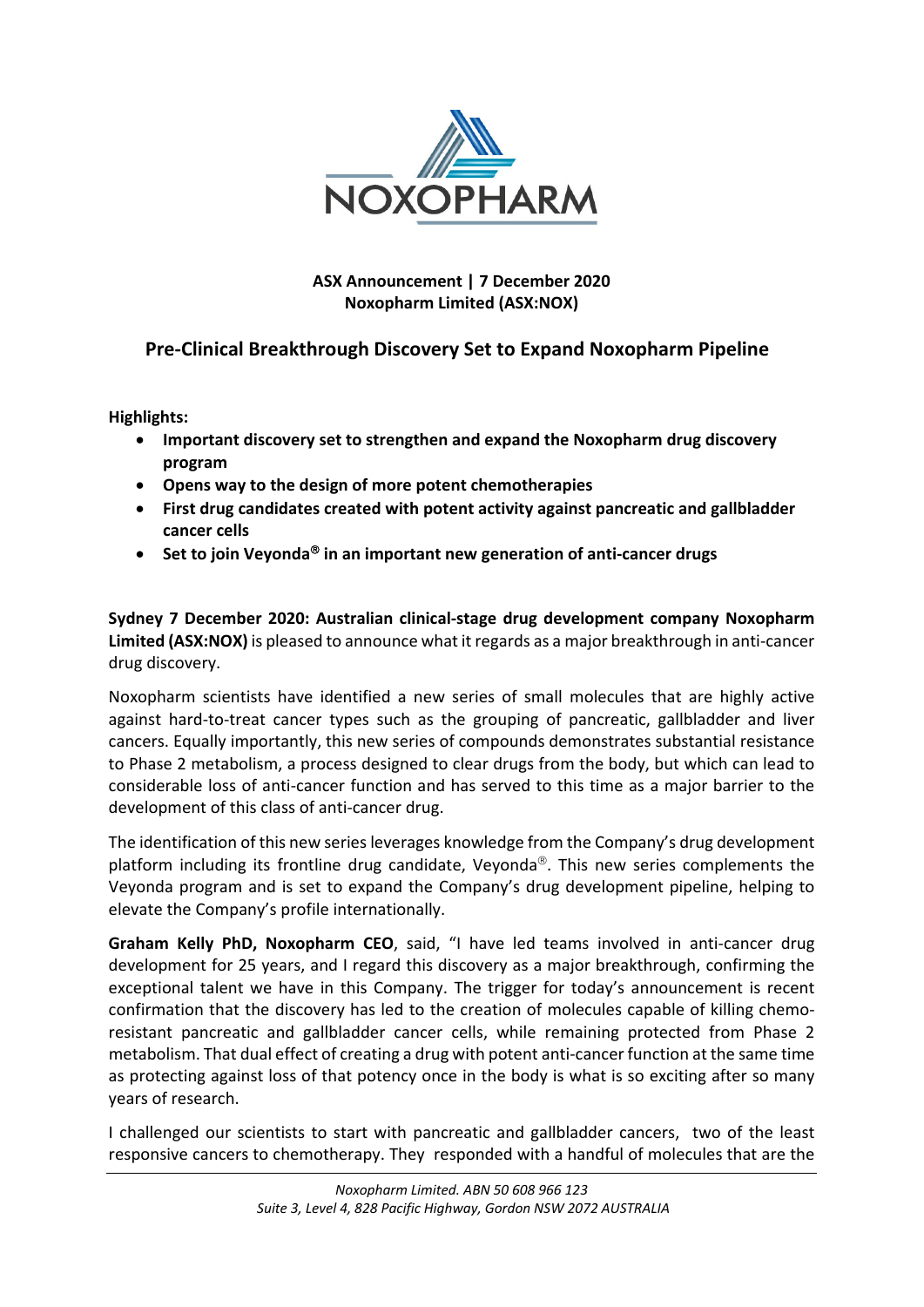

most active I have seen in this class. We are close to selecting the best of these, at which time it will join our drug pipeline behind our primary asset, Veyonda, creating additional opportunity and value for the Company."

Dr Olivier Laczka, Noxopharm Director of Drug Discovery and Research, and Dr Daniel Wenholz, Noxopharm Director of Pharmaceutical Chemistry, are responsible for this discovery.

### **Clinical need**

Pancreatic carcinoma and cholangiocarcinoma (gallbladder cancer) remain among the cancers with the poorest outlooks, with 5-year survival rates of about 9% and 10-15% respectively.<sup>1,2</sup>

Gemcitabine is the standard chemotherapy used in both cancers. However, due to poor bioavailability, it requires administration in large doses by infusion and this results in significant toxicity for the patient, effectively limiting its clinical benefit.

A more effective, safer treatment urgently is needed for both cancers. The compounds now discovered by Noxopharm have proven to be potent killers in the laboratory of pancreatic and gallbladder cancer cells. Combined with the ability to resist Phase 2 metabolism, this suggests a highly promising opportunity to make an important difference to an area of considerable need.

#### **Details and implications of the discovery**

- (i) **Rationale.** Phase 2 metabolism involves the attachment of a sugar to the molecule, substantially changing the overall size and shape of the molecule. That change results in the molecule losing its ability to bind to its target on the cancer cell. The new series of compounds was developed to retard the Phase 2 process in order to retain anti‐cancer function longer
- (ii) **Discovery steps**. The Company successfully applied this discovery to molecules being developed in‐house to treat cancers of the pancreas and gallbladder. Six months of repeat design and testing by QSAR has yielded a family of molecules that successfully retard Phase 2 metabolism while displaying potent killing action on pancreatic and gallbladder cancer cells in the laboratory
- (iii) **Next steps/timing**. The Company anticipates identifying its lead candidate within a matter of weeks. That compound then will enter the pre-clinical testing phase expected to last about 15 months and involve standard pre-clinical safety and efficacy studies. A first-in-human pharmacokinetic study is expected to be undertaken in Australia in about mid‐2022
- (iv) **IP**. Preparation of a provisional patent application covering the newly identified series of molecules has commenced
- (v) **Implications for shareholders**. The Company constantly seeks to maximise the value of its core intellectual property which is a drug development platform of considerable intrinsic value capable of developing a pipeline of novel drug candidates, all contributing to the overall value and global profile of Noxopharm.

### **Reminder**

Tomorrow, **Tuesday 8 December 2020 at 2PM**, Noxopharm CEO, Dr Graham Kelly will provide an updated overview of the Company's recent corporate and R&D activities, proposed use of the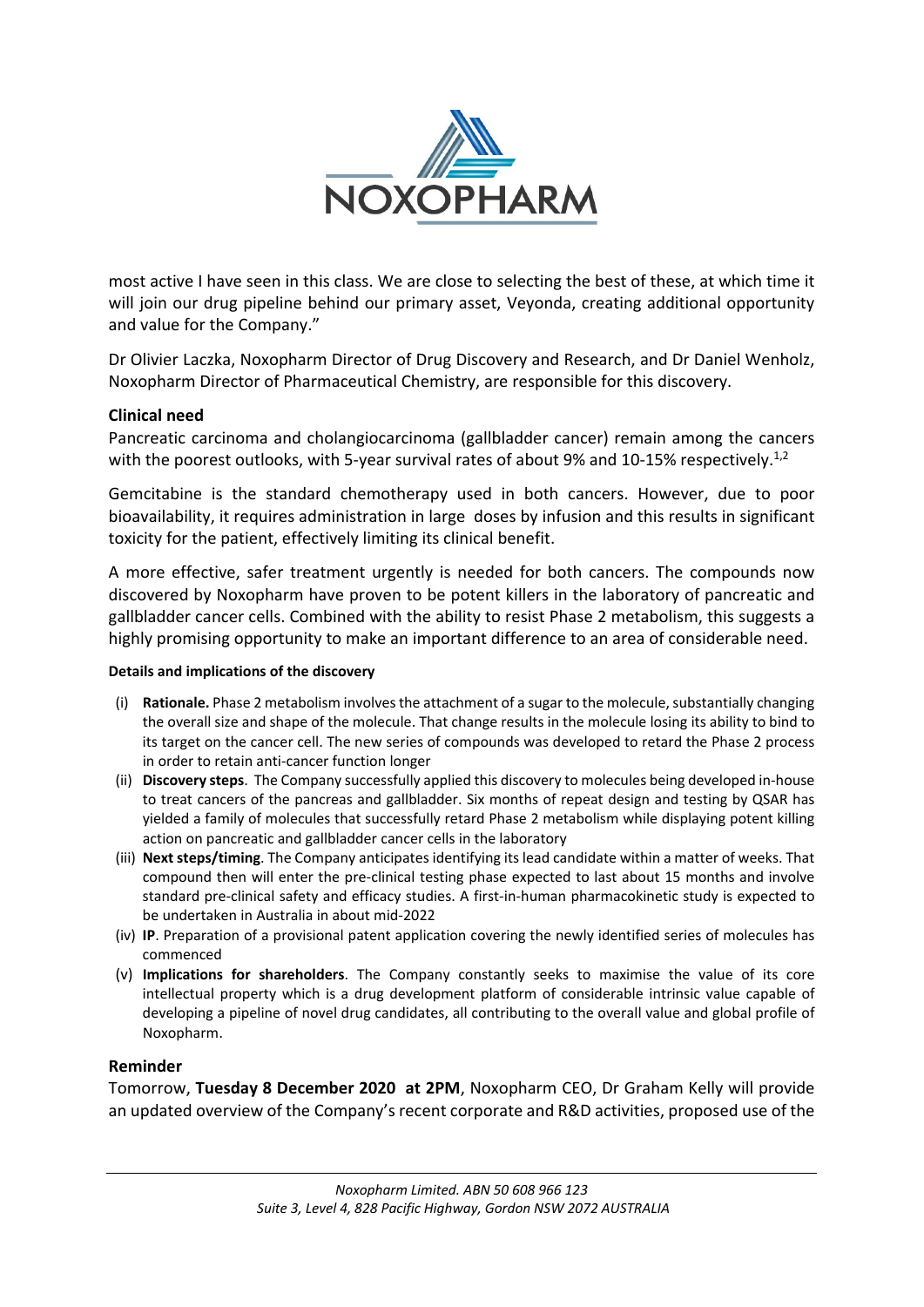

\$23 million funds recently raised, and the Company's plans and expectations for 2021. A recording of the webinar will be made available on the Noxopharm website later this week.

#### **Date and Time: Tuesday 8 December, 2020 at 2pm AEDT**

**Attendees will need to pre‐register via the following link:**

Noxopharm Investor Webinar 8 December 2020 at 2pm AEDT

References

- 1. Rawla P (2019). Epidemiology of pancreatic cancer: global trends, etiology and risk factors. World J Oncol10, 10‐27. Doi: 10.14740/wjon1166
- 2. American Cancer Society. https://www.cancer.org/cancer/pancreatic-cancer/detection-diagnosis-staging/survivalrates.html

*Graham Kelly, CEO and Managing Director of Noxopharm, has approved the release of this document to the market on behalf of the Board of Directors.*

### **‐ENDS‐**

#### **About Noxopharm**

Noxopharm Limited (ASX:NOX) is an Australian clinical‐stage drug development company focused on the treatment of cancer and septic shock.

Veyonda**®** is the Company's first pipe‐line drug candidate currently in Phase 2 clinical trialling. Veyonda**®** has two main drug actions – inhibition of sphingosine kinase and inhibition of STING signalling. Activity against the former target contributes to its dual‐acting oncotoxic and immuno‐oncology functions designed to enhance the effectiveness and safety of standard oncology treatments, i.e., chemotherapies, radiotherapy and immune checkpoint inhibitors. Activity against the latter target provides an anti-inflammatory effect, also contributing to an anti-cancer action, but also potentially blocking sepsis.

Noxopharm also is the major shareholder of US biotechnology company Nyrada Inc (ASX:NYR).

To learn more, please visit: noxopharm.com

**Investor & Corporate enquiries: Company Secretary:**  Prue Kelly **Brue Kelly Prue Kelly Prue Kelly David Franks** M: 0459 022 445 T: +61 2 8072 1400

**Media Enquiries**  Julia Maguire The Capital Network E: julia@thecapitalnetwork.com.au T: + 61 2 8999 3699

E: info@noxopharm.com **E:** info@noxopharm.com
B: David.Franks@automicgroup.com.au